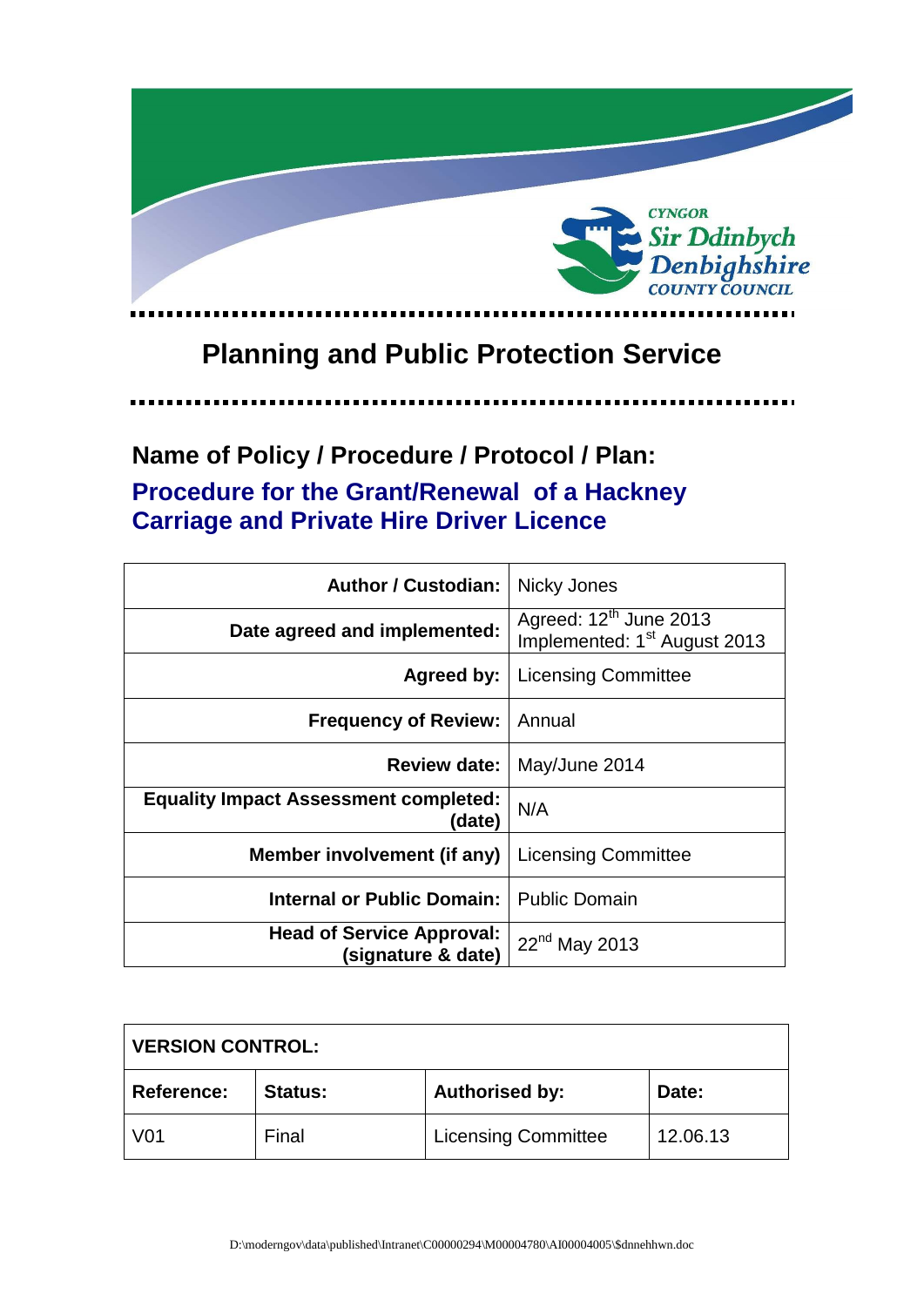## **1. PURPOSE**

To ensure consistency of administering and enforcing the Hackney Carriage and Private Hire legislation and the safety of the travelling public throughout the County of Denbighshire. This procedure aims to provide practical guidelines for officers accepting and processing applications for new and renewal drivers and ensure that legislation is adhered to.

## **2. RELATED DOCUMENTS**

Town Police Clauses Act 1847

Local Government (Miscellaneous Provisions) Act 1976 Blue Book (Conditions and Policy)

Flowchart 1 Grant of a Private Hire/hackney carriage driver Licence

- 2 Renewal of a Private Hire/Hackney Carriage driver licence (no medical or DBS)
- 3 Renewal of a Private Hire/Hackney Carriage driver Licence (with DBS and medical)
- 4 Renewal of a Private Hire/Hackney Carriage driver licence (with medical)
- 5 Renewal of a Private Hire/Hackney Carriage driver licence (with DBS)

## **3. OFFICER DELEGATIONS**

The Licensing Committee have delegated to the Head of Service who has subsequently authorised the following Officers to carry out the functions detailed below.

| <b>FUNCTION</b>                | <b>OFFICER</b>                      |
|--------------------------------|-------------------------------------|
| Processing of application      | <b>Licensing Support Officer</b>    |
| Rejection of application       | <b>Pubic Protection Manager or</b>  |
|                                | <b>Senior Licensing Officer</b>     |
| Referral of application to     | <b>Public Protection Manager or</b> |
| <b>Licensing Committee</b>     | <b>Senior Licensing Officer</b>     |
| Grant/renewal of application   | <b>Public Protection Manager or</b> |
|                                | <b>Senior Licensing Officer</b>     |
| Refusal of application (as per | <b>Head of Service or</b>           |
| conviction policy)             | <b>Public Protection Manager or</b> |
|                                | <b>Senior Licensing Officer</b>     |

## **4. LEGISLATION**

#### **Private Hire Drivers**

Section 51 of the LG(MP)A76 give the Council the power to grant an application for a driver licence, provided that they are satisfied that the person is:

a) unless they are satisfied that the applicant is a fit and proper person to hold a driver's licence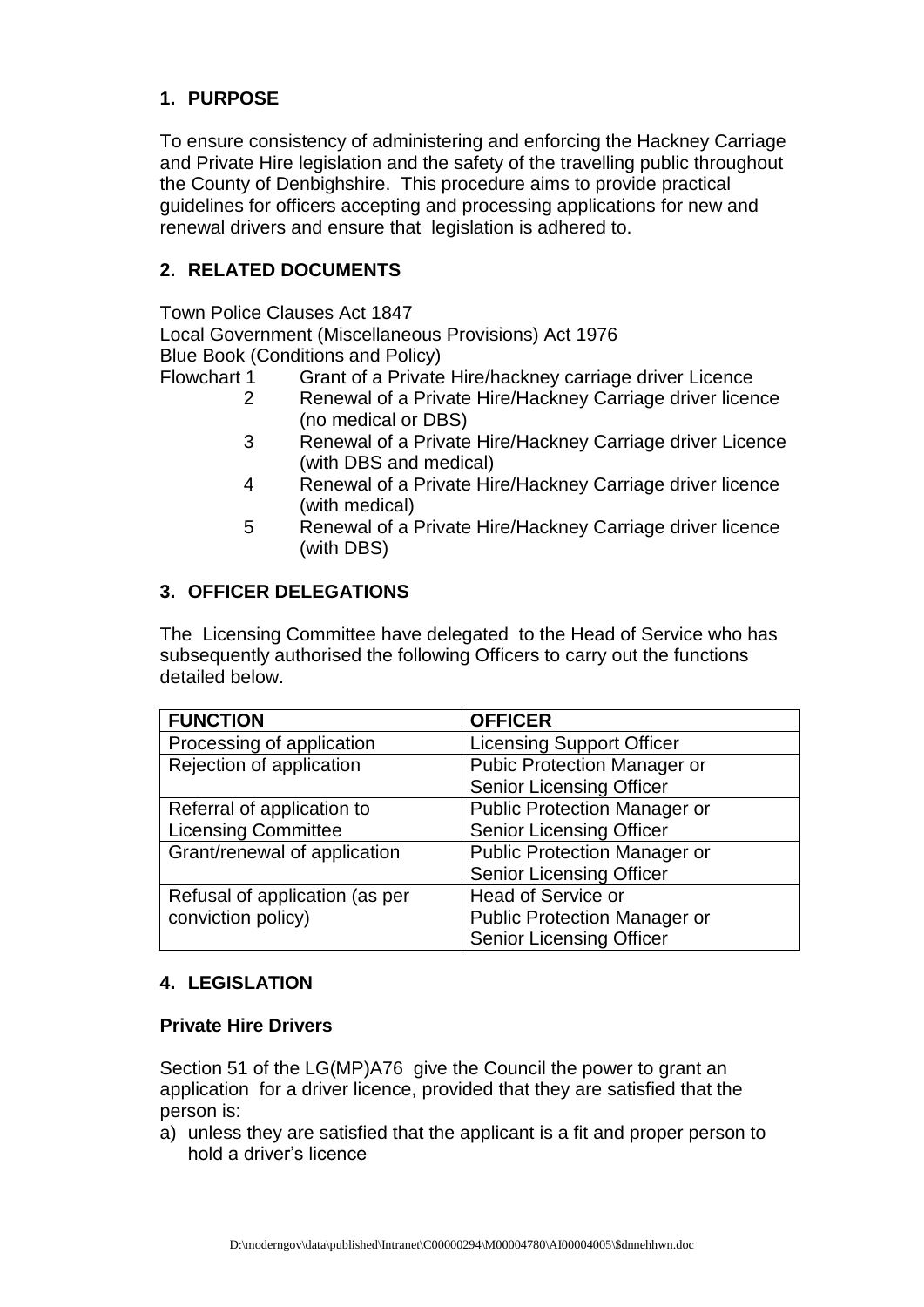b) to any person who has not for at least 12 months been authorised to drive a motor car, or it not at the date of the application for a driver's licence so authorised.

## **Hackney Carriage Drivers**

Section 46 of the TPCA'47 gives the Council power to licence a hackney carriage driver. Section 59 of the LG(MP)A'76 contains identical requirements for hackney carriage drivers as for private hire drivers. .

## **5. NEW DRIVER APPLICATIONS (Flow Chart 1)**

## **Processing application for GRANT :**

- i. Licensing Support Officer to check application form fully completed and all supporting documents are present :
- ii. DBS/Medical/Statutory Declaration/DVLA driving licence/photos/DVLA mandate, if not complete Support Officer to reject application – SLO to sign the rejection letter if application received via post
- iii. If all documents present and application form fully completed then you can proceed to process the DBS application form
- iv. Licensing Support Officer to check the required identification documents have been produced – must be original documents (see section below)
- v. Licensing Support Officer to receipt fee Code to H290019422
- vi. Licensing Support Officer to complete section W & X on the DBS form and open process on the licensing system
- vii. Licensing Support Officer to pass DBS form/application to drive and all supporting documents to SLO
- viii. SLO to verify all information on the DBS is correct before signing and sending it in the post to DBS
- ix. SLO to complete DVLA mandate and send to DVLA
- x. SLO to update DBS spreadsheet and licensing system
- xi. SLO to inform the First Contact Team and School Transport of the application allowing 14 days for consultation (see section 17 below)
- xii. Applicant may now take his/her knowledge test (see section 12 below)
- xiii. Once DBS returned and comments from First Contact Team and School Transport (if applicable), SLO to scrutinise results and if a **SATISFACTORY DBS** received as determined by Policy– SLO to update DBS spreadsheet and enter DBS details on licensing system
- xiv. SLO to pass application to Licensing Support Officer for issuing licence and badge
- xv. Licence to be signed by SLO (authorised officer) and one copy sent to Licence Holder/one copy to go on file.
- xvi. **UNSATISFACTORY DBS** received as determined by Policy SLO to either:
	- a. Issue Licence with warning letter
	- b. Refer application to Licensing Committee issue letter to applicant and invite First Contact Team and School Transport to meeting (if submitted representations)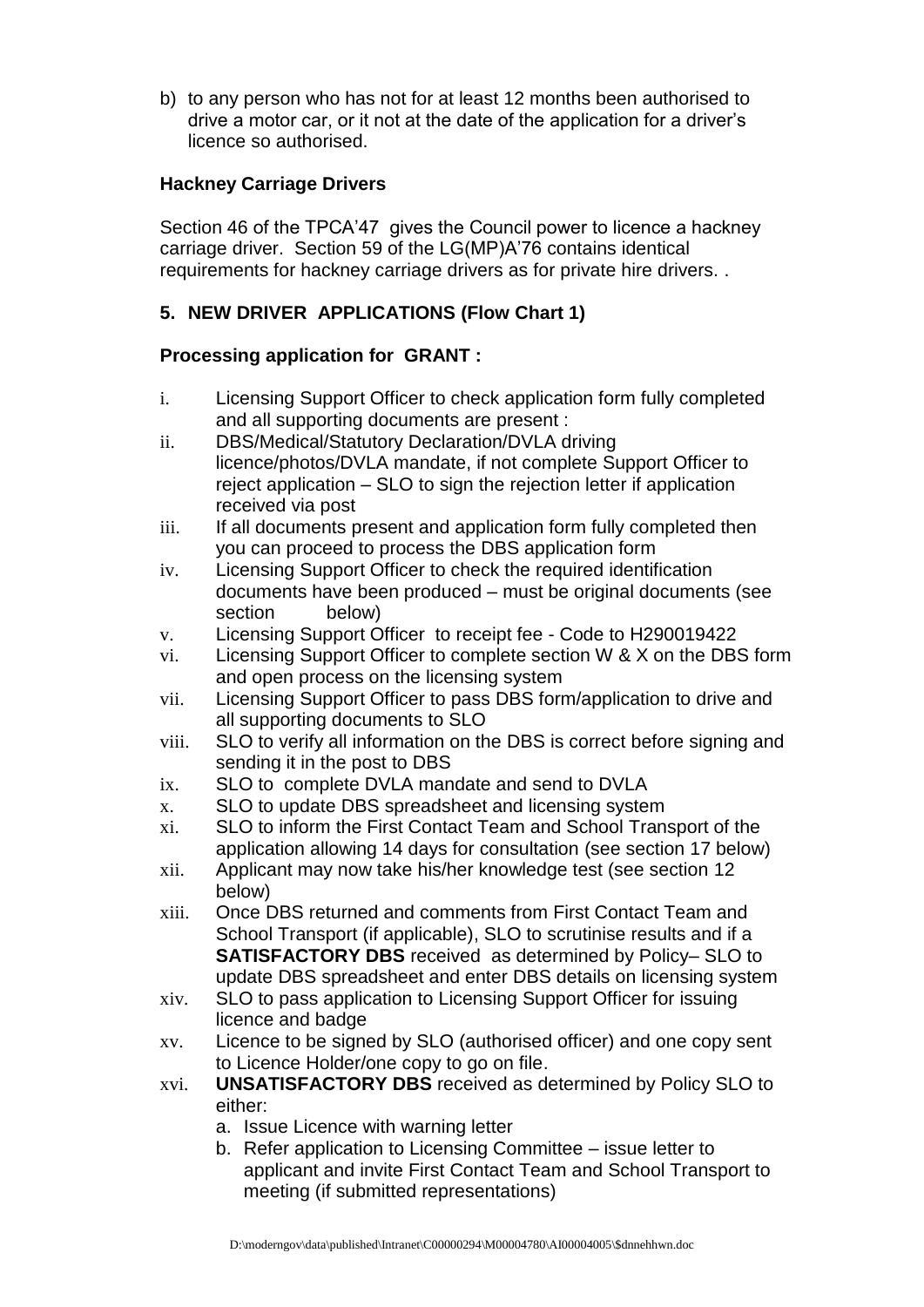- c. Refuse the application right of appeal to magistrates Court within 21 days. No right to drive whilst appealing
- xvii. School Transport and First Contact Team informed of decision.
- xviii. Documents to be filed

## **6.RENEWAL DRIVER APPLICATION**

Processing application for **RENEWALS**

Flowchart 2. Renewal no medical or DBS

- 3 Renewal with DBS and medical
	- 4 Renewal with medical
	- 5 Renewal with DBS
- i. Licensing Support Officer to produce a monthly licensing system report detailing the driver licences due for renewal
- ii. Print renewal form and letter from licensing system and send out to licence holder. Please ensure that the renewal documents are sent out to licence holder with at least 6 weeks notice of expiry.
- iii. Renewal applications received Support Officer must check to ensure that all the required information has been fully completed on the application form and signed/dated. If not rejection letter sent and signed by SLO
- iv. If the application requires supporting documents e.g. DBS or medical certificate please check documents thoroughly to ensure that they meet the requirements (see sections 10 & 11 below)
- v. Licensing Support Officer to inform the First Contact Team and School Transport of the renewal application allowing 14 days for consultation (see section 17 below)
- vi. Check correct fee received (see table of fees attached)
- vii. Licensing Support Officer to receipt fee Code to H290019422
- viii. If application is a renewal with no medical/DBS then process on licensing system
- ix. Print 3 copies of the licence, one for applicant/one employer/one file
- x. Licence to be signed by SLO
- xi. Documents to be filed.

## **7. APPLICATION NOT RECEIVED BEFORE EXPIRY**:

- i. If the application is not renewed by the expiry date of the existing licence then SLO to issue a letter stating licence has lapsed and request return of driver's badge.
- ii. SLO to inform School Contracts and Social Services Contracts that licence not renewed

## **8**. **APPLICATION RECEIVED AFTER EXPIRY**

- i. If the renewal application is submitted after the expiry date then it must be rejected and a new full application submitted
- ii.. SLO to issue a rejection letter stating reasons for rejection

## **9 DVLA DRIVING LICENCE**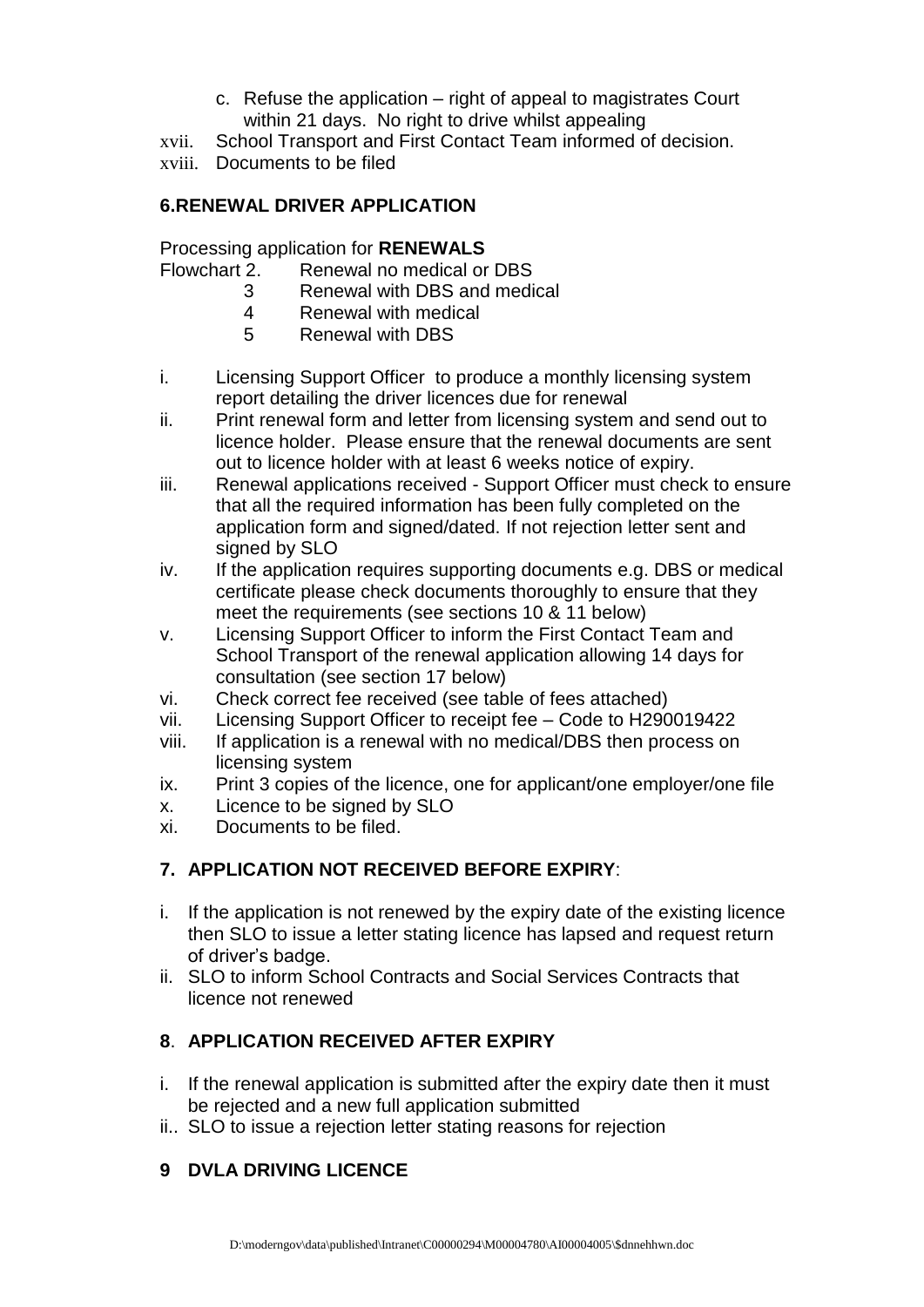Both parts of the DVLA driving licence must be produced with the application. We cannot accept the old style driving licence, it must be a photographic style licence for DBS purposes. If an applicant produces an old style licence we must reject the application and advise the applicant to apply for a new style licence. When accepting a new style licence the accepting Officer must be looking for the following:

- a. Does the name and address on the application match the one that appears on the DVLA driving licence – if not reject application
- b. Has the applicant held a DVLA driving licence for 12 months if not reject application
- c. Has the applicant accrued any penalty points? If yes and there are 10 or more penalty points on the licence the application must be referred to the Licensing Committee by SLO for determination. For points less than 10 please pass the application to the SLO for determination – SLO to refer to Conviction Policy and if necessary take appropriate steps.

## *If in doubt of any DVLA driving licence please see SLO*.

### **10**.**MEDICAL CERTIFICATE**

Part of the application procedure is for the production of a Group 2 medical certificate. Due to the cost involved in applicants having to undergo a medical, applicants do not have to produce this document with the application. Applicants can wait until a satisfactory DBS has been received and the passing of the knowledge test**. It should be noted that an application will not be granted until the production of a satisfactory medical certificate**.

Medical Certificates can be accepted from either the applicants REGISTERED GP or Occupational Health Unit at Glan Clwyd Hospital. The preferred option is the applicants GP but it is known that GP's only undertake medicals at a certain time and to obtain an appointment for a medical can sometimes result in applicants waiting weeks/months for an appointment.

#### **11**. **DBS(previously known as CRB)**

The Disclosure and Barring Service (DBS) application form and supporting identification must accompany the application form for a licence. We cannot accept the DBS on its own. Officers must be satisfied that the applicant has met all other licensing requirements before applying to the DBS. There are guidance notes issued by the DBS that you must follow, which are attached. If you are in doubt about anything please consult with SLO.

#### **12.KNOWLEDGE TEST**

All new applicants must sit a knowledge test and pass each section with 2 out of 3. The applicant must make an appointment for their test in order for the test paper to be prepared and to ensure a room is available. The test may be taken verbally if preferred by the applicant. Officers must ensure that they assist applicants with any disability, but they must not make any hints/clues to the answers. Officers may explain a question if the applicant does not understand.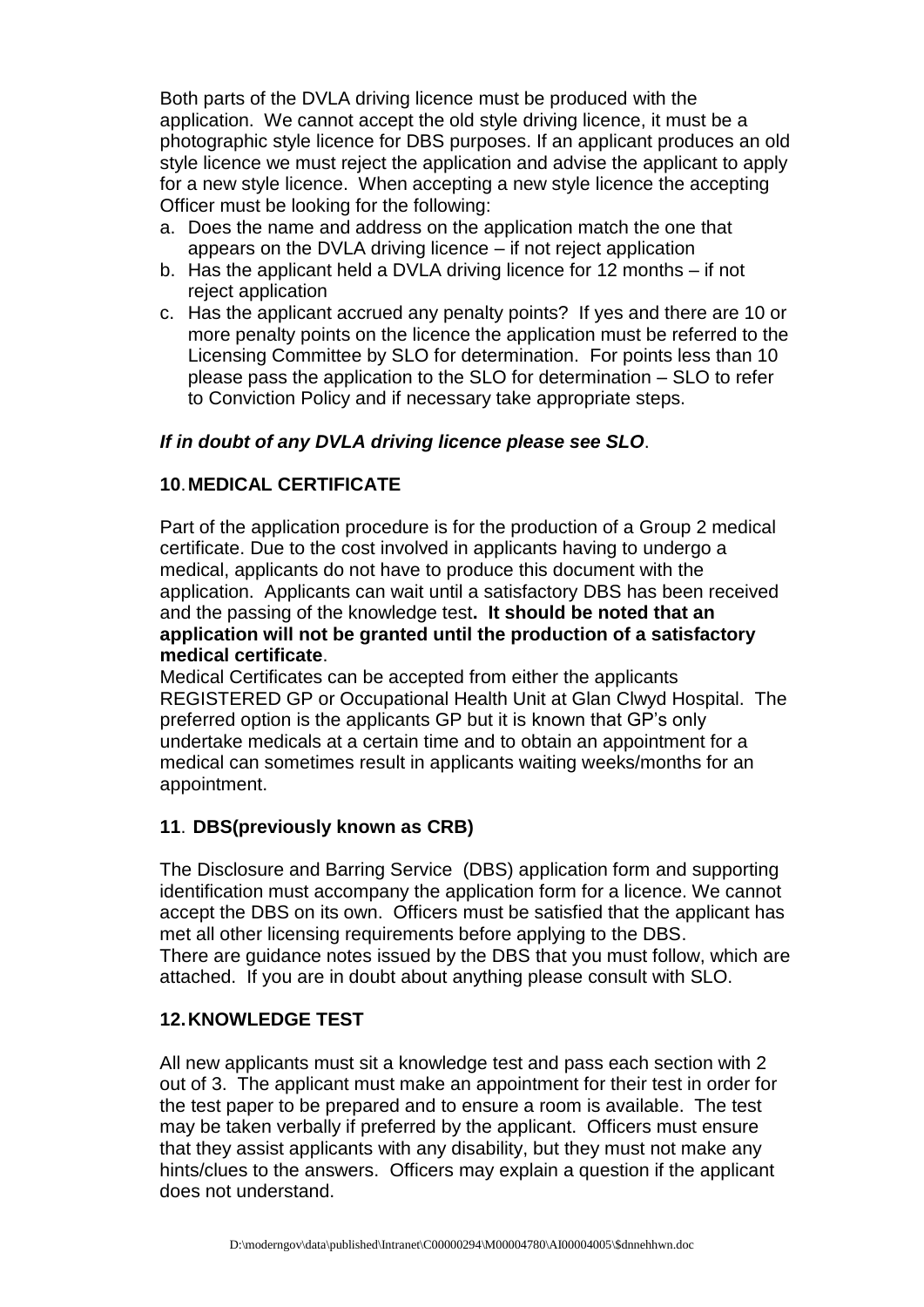If the applicant fails to pass the test then he/she may re-take the test after 7 days. If the applicant fails the test for a second time then each further test may be taken after 7 days but will be subjective to an administrative fee each time. There is no limit to the number of tests an applicant can take.

## **13**.**APPLICATION FORM**

The application form must be fully completed, signed and dated. If there is any part of the application form that has not be completed then the application must be rejected. If you reject the application please return **all**  documents, do not keep any part of the application i.e. supporting documents.

## **14. REJECTION OF APPLICATION**

Rejection of application would take place if:

- a. the applicant has not fully completed the application form
- b. the applicant has not fulfilled the DBS requirements
- c. the applicant has not submitted a photographic driving licence

Insert reasons for rejection in the body of letter. Rejection Letter must be signed by SLO Documents and letter must be sent recorded delivery.

## **15**.**REFUSAL TO GRANT/RENEW**

A Local Authority is under a duty to grant a private hire driver licence if the applicant complies with all the application requirements.

A similar but not identical requirement exists in relation to hackney carriage drivers licences..

As this Council issues dual licences which allow a licensee to drive both hackney carriages and private hire vehicles, the process is treated the same.

#### **16. RIGHT OF APPEAL**

Sections 52 and 59 of the LG(MP)A 1976 provide a right of appeal to a magistrates' court to anyone aggrieved by the refusal to grant a drivers' licence or by any conditions attached to such a licence.

#### **17. PARTNER AGENCIES**

It will be standard procedure to consult with School Transport and Social Services on new applications. The purpose of this is to establish whether the applicant is known to either or both services and , whether in their opinion granting a licence could pose a risk to the public. If either service provides information to Officers and the DBS is returned clear, then the SLO will need to consult with the Licensing Manager as to whether the information received from our partners can be used to determine the